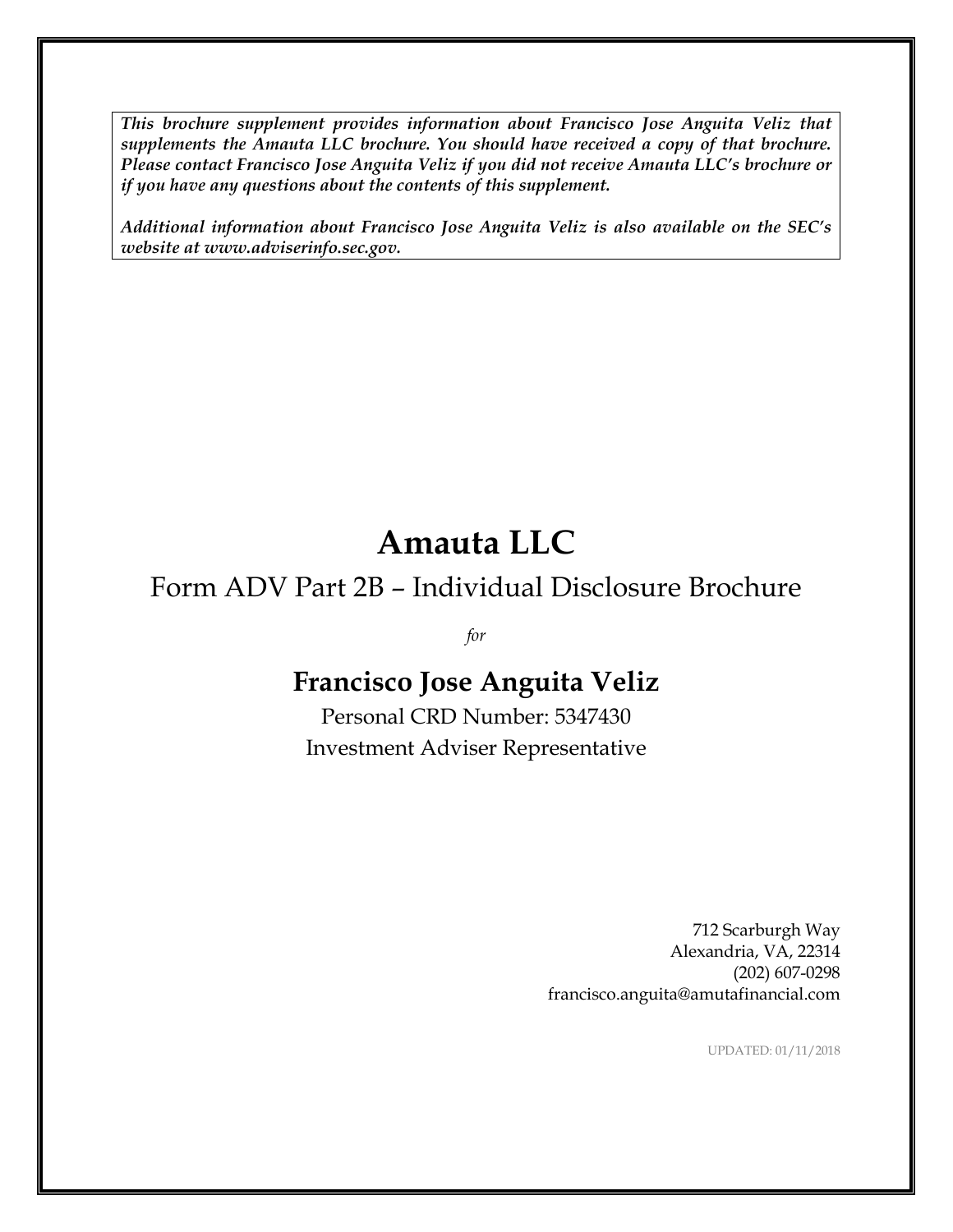# **Item 2: Educational Background and Business Experience**

| Name: | Francisco Jose Anguita Veliz | <b>Born:</b> 1966 |
|-------|------------------------------|-------------------|
|-------|------------------------------|-------------------|

### **Education:**

Business Administration - Business Management, University of the District of Columbia - 2006

### **Business Background:**

| 10/2015 - Present   | <b>Investment Adviser Representative</b><br>Amauta LLC |
|---------------------|--------------------------------------------------------|
| $10/2015 - 06/2017$ | Registered Representative<br>LPL Financial             |
| $06/2009 - 10/2015$ | Financial Advisor<br>Morgan Stanley                    |
| $06/2007 - 06/2009$ | <b>Client Service</b><br>Citigroup Global Markets Inc. |

### **Item 3: Disciplinary Information**

There are no legal or disciplinary events that are material to a client's or prospective client's evaluation of this advisory business.

## **Item 4: Other Business Activities**

Francisco Jose Anguita Veliz is not engaged in any investment-related business or occupation (other than this advisory firm).